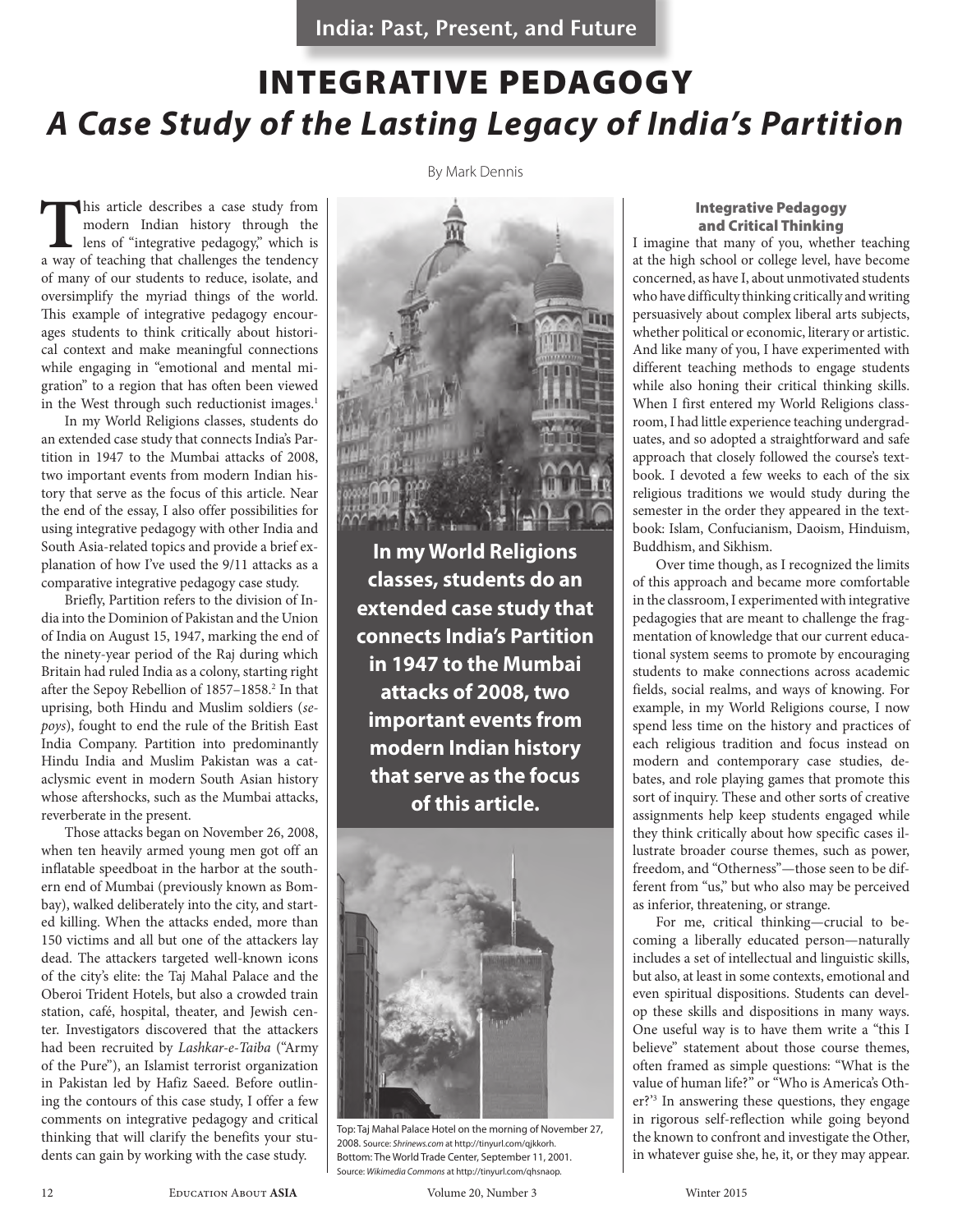## India: Past, Present, and Future



Two Pakistani-controlled areas: Gilgit–Baltistan in the north and Azad Kashmir in the south. The Indian controlled state of Jammu and Kashmir is also shown. Source: United States Central Intelligence Agency at http://tinyurl.com/ps9l62u.

The former sort of self-reflection asks students to consider their "starting points—who one is, what one believes, and why,"<sup>4</sup> while venturing into the unknown requires them to investigate the broader lenses through which we may view and, in some instances, control or demean the Other. In our case studies, the late Palestinian-American scholar and public intellectual Edward Said's theory of Orientalism is especially valuable in this regard.<sup>5</sup> Said argues that the West created an image of an unchanging and selfsame Oriental Other upon whom was projected a set of negative qualities that inverted the virtues the West ascribed itself. The implications of Said's theory are evident in all manner of scholarly studies that build upon, but also critique, his insights. Those insights are useful in seeking to understand British views of India and other countries of the "Orient."

Effective critical thinking also requires our students to reflect upon the nature of language how humans use language to communicate, form connections, and persuade, but also to distort, manipulate, and subjugate. Here, my classes consider how the "root metaphors" we use to make sense of the world can limit our range of critical

vision. If, for example, our students view teachers like us as *guides* instead of *judges*, as Wesleyan University President Michael S. Roth suggests, their relationship to us can shift in subtle, but important, ways. 6 As *judges*, we sit above them, ready to pound a gavel while shouting, "Guilty!" As *guides,* we walk the path to knowledge beside them, helping them avoid the poison ivy of superficial thinking and find their way to thinking that is clear and subtle, in-depth and thorough.

Case studies like the one outlined below are particularly valuable for helping students develop these sorts of skills and a more nuanced understanding of what appears to them as incomprehensible acts of terrorism. At the beginning of the semester, I ask them why a group of mostly young Saudi men hijacked commercial airplanes and flew them into the Twin Towers in New York City, and why ten heavily armed Pakistani men calmly walked through Mumbai gunning down people, including fellow Muslims. Generally, my students know very little about the motivations of the attackers in these and our other cases, nor about the political and economic, religious and cultural contexts out of which these terrorists' ideologies of hatred and violence emerged.



India/Pakistan Line of Control. Source: *The Political Indian?* website at http://tinyurl.com/ow4wyhb.

Secretary of State John Kerry recently admitted in a White House speech, "If I went back to college today, I think I would probably major in comparative religion, because that's how integrated it is in everything that we are working on and deciding and thinking about in life today."7 This sort of integration is evident in this case, which connects India's Partition in 1947 to the Mumbai attacks of 2008.

Partition and the Mumbai Attacks To understand these attacks and their connection to Partition, my students begin by reading an oped piece in the British newspaper *The Guardian* by Arundhati Roy, a well-known Indian novelist and political commentator. Titled "The Monster in the Mirror," the piece contrasts two common responses—Side A and Side B—to acts of terror like 9/11 or the Mumbai attacks. Side A sees terrorist violence "as a hateful, insane scourge that spins on its own axis, in its own orbit, and has nothing to do with the world around it, nothing to do with history, geography, or economics."8

In support of this position, Roy compares some of the deep-seated animosity and incendiary rhetoric found on either side of the disputed Line of Control (LoC) that currently divides Indian-controlled Kashmir from Pakistani-controlled Kashmir (the remainder of the border is internationally recognized). She describes, for example, terrorist Hafiz Saeed's hatred. He embraces the hardline Salafi tradition of Islam and founded Lashkar-e-Taiba, which planned and perpetrated the attacks. Saeed, she notes:

> *Approves of suicide bombing, hates Jews, Shias and Democracy and believes that jihad should be waged until Islam, his Islam, rules the world. Among the things he said are: "There cannot be any peace while India remains intact. Cut them, cut them so much that they kneel before you and ask for mercy . . . India has shown us this path. We would like to give India a tit-for-tat response and reciprocate in the same way by killing the Hindus, just like it is killing the Muslims in Kashmir."*<sup>9</sup>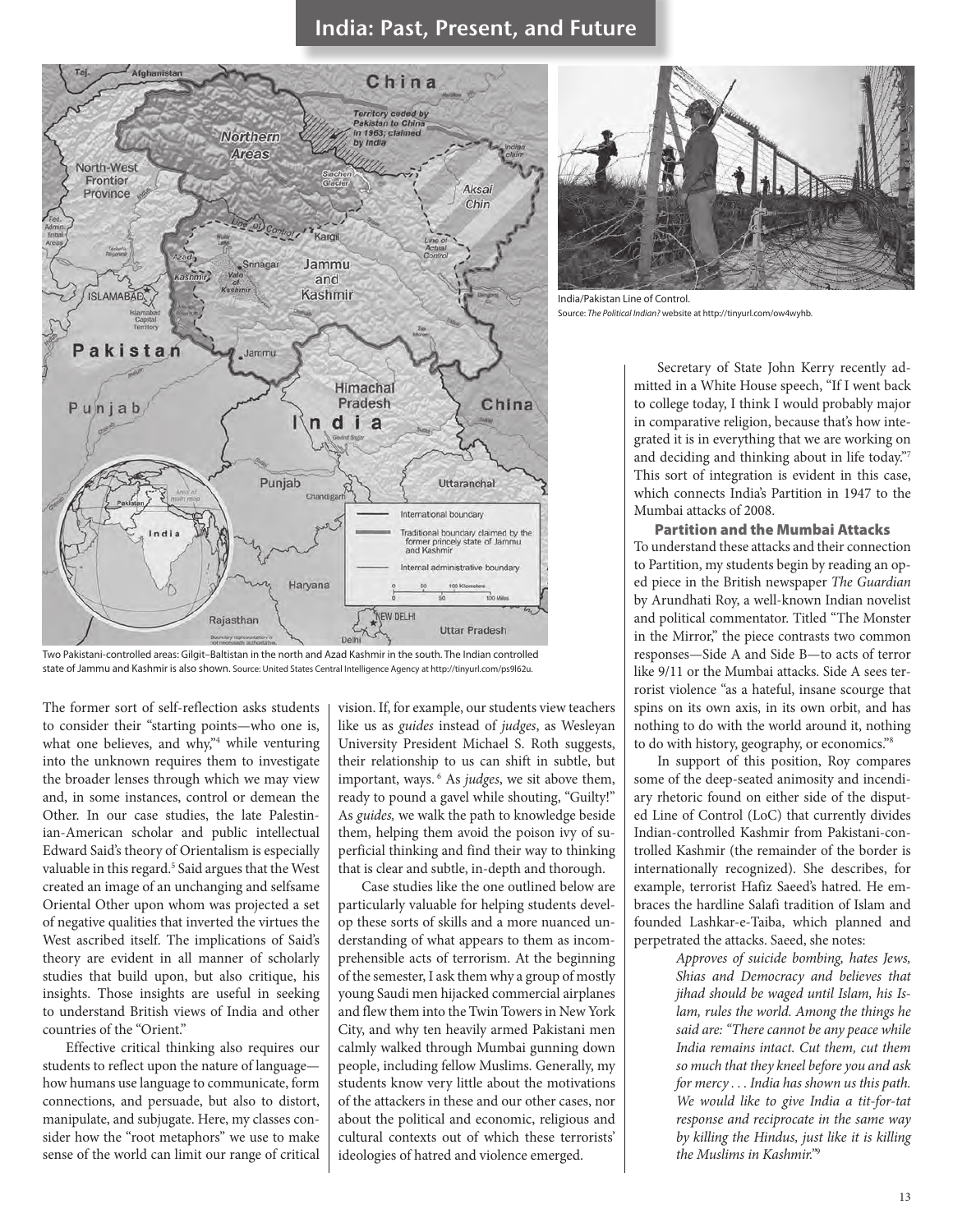

A Sikh carrys his wife on his shoulders as he walks with others to new Sikh and Hindu land in East Punjab, India. Photo by Margaret Bourke-White at *IBNLive.com*. http://tinyurl.com/o4jy8hg.



A boy in a Delhi refugee camp. Source: Photo by Margaret Bourke-White at *The Wall Street Journal, India Realtime* website at http://tinyurl.com/q78oxdb.



1947 Partition: Dominion Pakistan | Union of India Movement of Refugees: Hindu and Sikh **Souting Exercise 1** 

The Partition of India (1947). Source: *Wikimedia Commons*. Author: historicair. Licensed under CC BY-SA 3.0 via *Wikimedia Commons* at http://tinyurl.com/o6s3lup.

She contrasts this rhetoric with the equally vehement denunciations of Muslims by radical Hindu nationalists such as Babu Bajrangi, whom she identifies as a key figure in the 2002 Gujarat riots. Roy connects this extreme anti-Muslim position to the earlier writings of M. S. Golwalkar, a former leader of the nationalist Hindu organization Rashtriya Swayamsevak Sangh (National Volunteer Organization) who, in 1944, wrote:

> *Ever since that evil day, when Moslems first landed in Hindustan, right up to the present moment, the Hindu Nation has been gallantly fighting on to take on these despoilers. The Race Spirit has been awak-*

*ening. . . . To keep up the purity of its race and culture, Germany shocked the world by her purging the country of the Semitic races—the Jews. Race pride at its highest has been manifested here. . . a good lesson for us in Hindustan to learn and profit by.*<sup>10</sup>

Although these positions represent the extremes, the tension and violence between the two countries is undeniable: India and Pakistan have fought four wars since 1947 that have been interspersed with a series of violent incidents, including the attacks in Mumbai and the ongoing conflict in Kashmir, which has consumed many thousands of lives.

By contrast, Side B condemns acts of terror but also seeks to understand their context—the events, relationships, and discourses that made the twisted logic of violence compelling. For the Mumbai attacks that context included the group's perception that the Indian government and military, dominated by Hindus, was abusing the Muslim majority in the Indian-occupied section of the Kashmir valley. But Roy argues that the ultimate context for those attacks can be traced to India's 1947 Partition. House of Lords member, judicial official, and boundary commission chair Sir Cyril Radcliffe was in charge of drawing the new borders, even though he had been in India for only a few weeks. His border, the Radcliffe Line, divided India from Pakistan, but ran through villages and waterways, thereby dividing people who had lived together for generations. Making matters worse, the British announced the change in borders with little warning causing a massive migration with Muslims fleeing northwest into Pakistan and Hindus and Sikhs fleeing southeast into India. The aftermath was devastating and mind-boggling: historians estimate that as many as one million people died in an orgy of violence. Roy suggests:

> *Each of those people carries and passes down a story of unimaginable pain, hate,*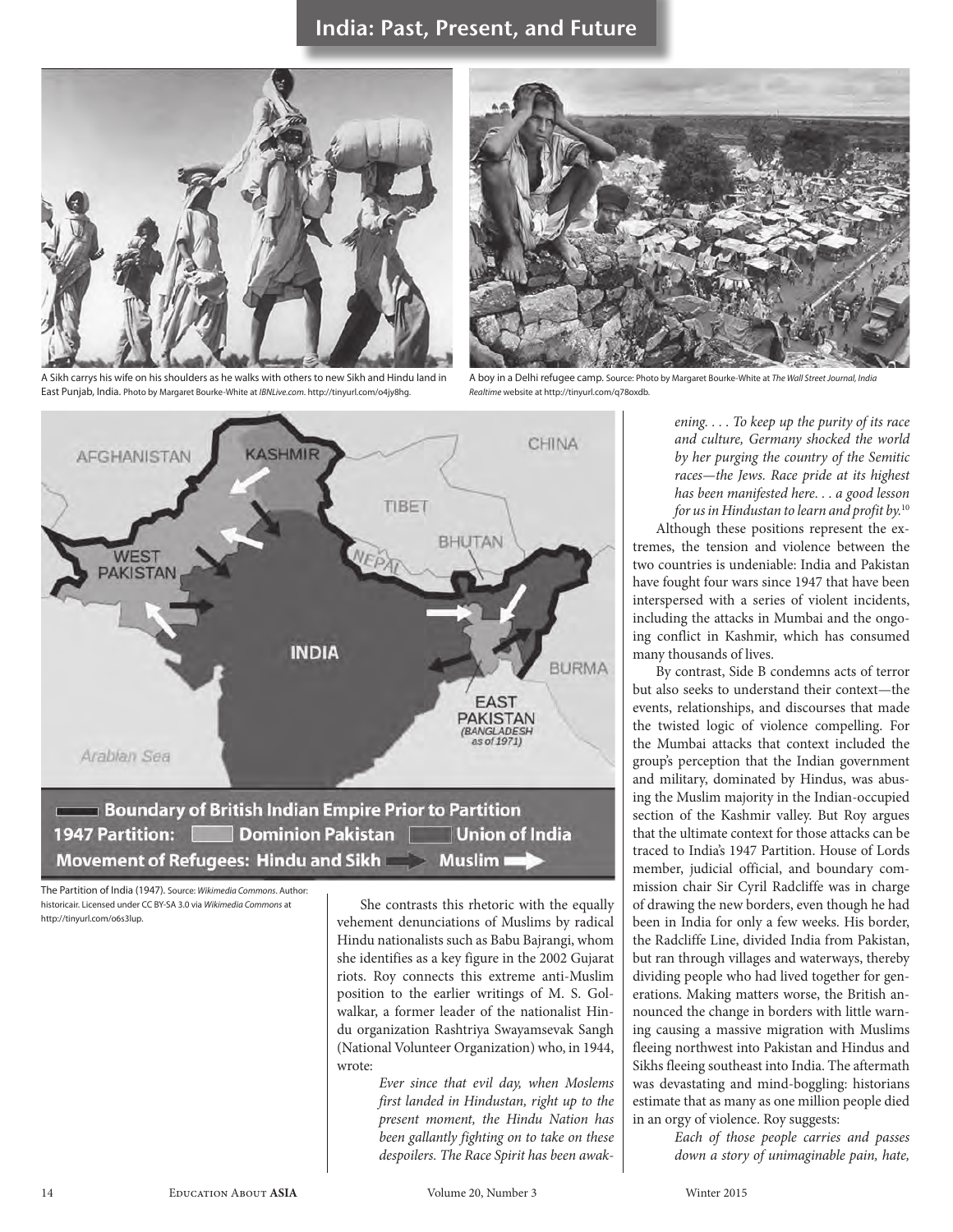### India: Past, Present, and Future



Jawaharlal Nehru and Mohandas Gandhi. Source: *Hampstead Theatre* at http://tinyurl.com/q8odkvv*.*



Cyril John Radcliffe. Source: *Hampstead Theatre* at http://tinyurl.com/q8odkvv*.*

*horror but yearning too. That wound, those torn but still unsevered muscles, that blood and those splintered bones still lock us together in a close embrace of hatred, terrifying familiarity but also love. It has left Kashmir trapped in a nightmare from which it can't seem to emerge, a nightmare that has claimed more than 60,000 lives.*<sup>11</sup>

I supplement Roy's piece with other materials—newspaper articles, documentaries, websites, and first-person video accounts—that add greater depth to the discussion.12

#### India's Partition through "Reacting to the Past"

Having studied the Mumbai attacks, we turn to Partition as a key part of the context for those attacks and read Yasmin Khan's excellent book *The Great Partition: The Making of India and Pakistan* (Yale University Press, 2008)*.*



Muhammad Ali Jinnah. Source: *Hampstead Theatre* at http://tinyurl.com/q8odkvv*.*

The Choices Program curriculum unit "Indian Independence and the Question of Partition" (Brown University, 2013) is another excellent pedagogical resource on the 1947 Partition that won the 2014 AAS Franklin R. Buchanan Teaching Prize. For further information abut this unit and a review of it, readers can access the Winter 2014 (19:3) issue of *Education About Asia* at http://www.asian-studies.org/EAA/TOC/ index.asp.

I also ask students to investigate this context by playing one of the "Reacting to the Past" (RTTP) games titled *Defining a Nation: India on the Eve of Independence, 1945* (Pearson, 2005). The RTTP website describes the pedagogy as follows:

*Reacting to the Past (RTTP) consists of elaborate games, set in the past, in which students are assigned roles informed by classic texts in the history of ideas. Class sessions are run entirely by students; instructors advise and guide students and grade their oral and written work. It seeks to draw students into the past, promote engagement with big ideas, and improve intellectual and academic skills. Pioneered in the late 1990s by Mark C. Carnes, Professor of History at Barnard College, the RTTP curriculum has been implemented by faculty at hundreds of colleges and universities in the US and abroad since dissemination began in 2001.*

*All of the games are set in the past, and thus might be regarded as history, but each game also explores multiple additional disciplines. Part of the intellectual appeal of RTTP is that it transcends disciplinary structures.*<sup>13</sup>



Eleven days before returning independence to India, Lord Mountbatten works with his advisers to divide India. Source: *Wikipedia* at http://tinyurl.com/nubdzrv*.*

*Defining a Nation* examines the history of the Indian subcontinent in the period leading up to India's independence from Great Britain and the varied interests—Hindu, Muslim, Buddhist, Sikh, and Marxist, among others—seeking to promote their own vision of a postcolonial subcontinent. In the game, each student assumes a role: Some play major figures—Gandhi, Nehru, Jinnah, Ambedkar, and the British Governor-General—in the negotiations held in the north Indian city of Simla. Others serve as anonymous members of particular factions, reporters, videographers, and so forth. During the game, which takes four weeks of class time, students must master the information in their individual role sheets, but also must do primary research, write position papers, negotiate and debate with other students and their factions, and give public speeches.14 RTTP thus requires students to practice an array of intellectual and social skills including working as a member of a group or faction—the Muslim League or Congress Party, for instance—to pursue a set of shared objectives.

In this way, the pedagogy promotes student engagement and integrative thinking about a complex series of events tied deeply to religious beliefs, economic interests, and distinct political visions. The RTTP pedagogy has helped transform reluctant students into enthusiastic learners as they explore through persuasive writing, public speaking, and debate, a time when Gandhi and other fascinating figures actively resisted the British, and in the words of Muhammad Ali Jinnah, would make ". . . momentous decisions and handle grave issues . . . " that fundamentally shaped the future of the subcontinent.<sup>15</sup>

Although I have only sketched this case in its most basic form, I would gladly correspond with those of you who might like to try it out in class.